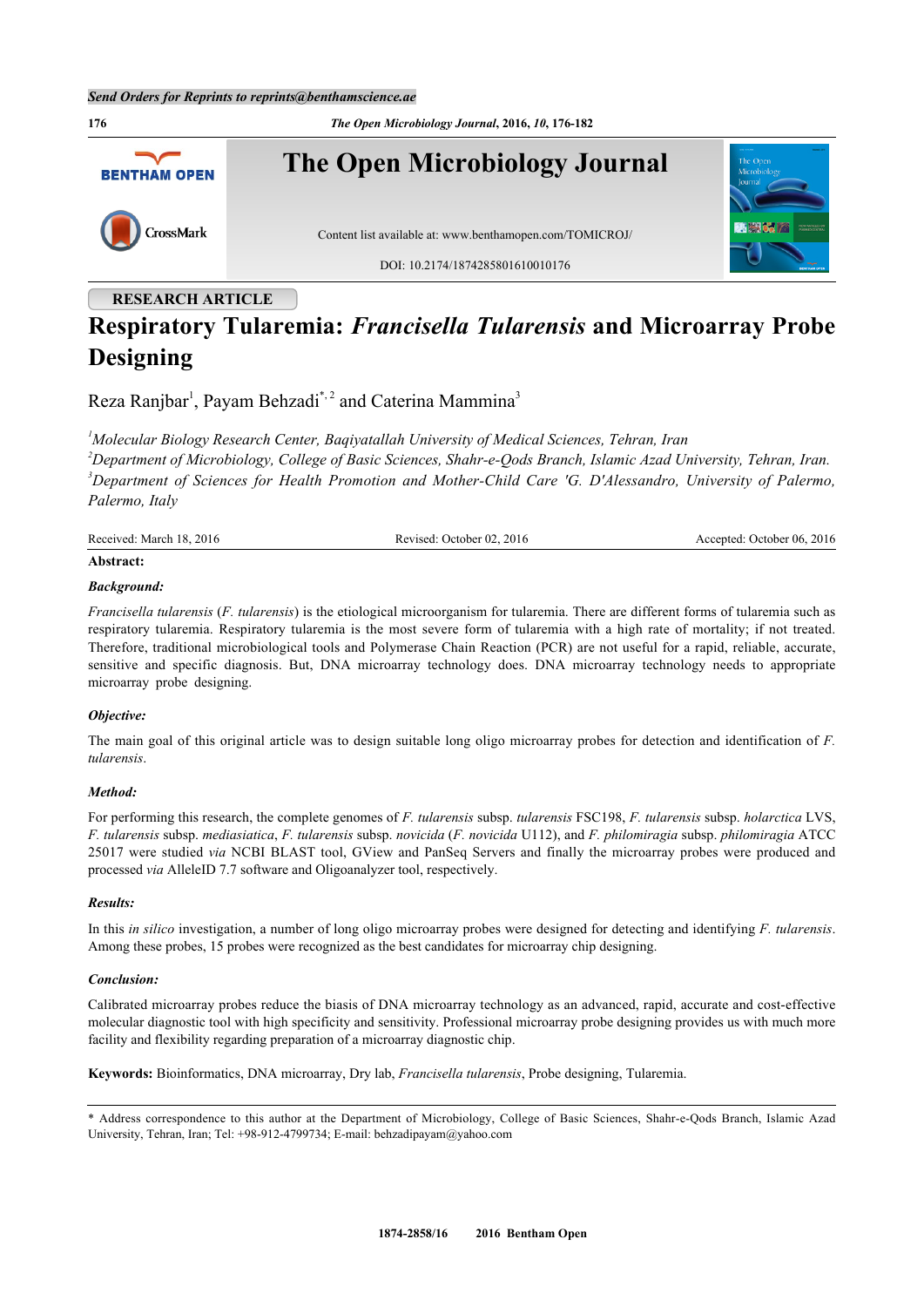# **INTRODUCTION**

*Francisella* as the single member of *Francisellaceae* family has no intimate phylogenetic relatives to other pathogenic bacteria. There are just some far phylogenetic relationships between *Francisella*, *Legionella*, and *Coxiella burnetti* [\[1](#page-4-0), [2](#page-4-1)].

There are four well-known subspecies belonging to *Francisella tularensis* (*F. tularensis*) including *holarctica* (Type B), *mediasiatica*, *novicida*, and *tularensis* (Type A). *F. tularensis* subsp. *tularensis* is recognized as the most deathful subspecies which encompasses a vast range of virulent factors [\[3](#page-4-2) - [5\]](#page-4-3).

The intracellular gram negative bacterium of *F. tularensis* is an invasive pathogenic microorganism which may lead to fatal infectious disease of tularemia in the host with a low infective cell number of 10. The zoonotic infection of tularemia is clinically divided into six forms of Glandular, Oculoglandular, Oropharyngeal, Respiratry, Typhoidal and Ulceroglandular diseases [[5](#page-4-3) - [10](#page-5-0)].

Respiratory tularemia is recognized as the most severe form of tularemia with a mortality rate up to 30% if not treated; therefore, *F. tularensis* is known as a potential biological weapon and categorized in group A of bacterial pathogenic agents [\[1](#page-4-0), [7](#page-5-1), [11](#page-5-2) - [15\]](#page-5-3).

Because of the life threatening and severity of respiratory tularemia, the use of a rapid, accurate, and reliable diagnostic technique is an urgent. An accurate diagnosis may lead to a definite and effective treatment. Hence, among different diagnostic methods such as microbiological cultures, serological assays, Polymerase Chain Reactions (PCRs) including real-time PCR, Enterobacterial Repetitive Intergenic Consensus PCR (ERIC-PCR) *etc.* and other routine techniques, the advanced molecular technique of DNA microarray is recommended [\[16](#page-5-4) - [22\]](#page-5-5).

DNA microarray technology is an advanced pan-genomic diagnostic technique which is consisted of two main parts including Dry Lab and Wet Lab. The bioinformatic section which covers the dry lab procedures is known as the *in silico* portion of the DNA Microarray technique. So, the probe designing processes construct the dry lab section of the tool. The wet lab of the technique concludes the *in vitro* portion of the technique. The wet lab section is composed of probe printing on a suitable coated surface of a glass slide (by robotic spotter), labeling of target bacterial genome (by fluorescent dyes such as Cy3 and Cy5), hybridization process (manually or automatically) and scanning. Even an ideal performed wet lab section is completely depended on the accuracy of probe designing procedures. An appropriate microarray probe designing guarantees the accuracy of outcomes resulted from DNA microarray technology and reduces the probable biases. Of course, a non-expertized done probe designing predominates the expertized wet lab procedures and gives huge noises, biases and enormous errors in final data. A well done microarray probe designing guarantees a rapid, accurate, sensitive, specific and cost effective diagnostic technique when the number of clinical specimens is high [[16,](#page-5-4) [19,](#page-5-6) [20,](#page-5-7) [23](#page-5-8) - [28\]](#page-5-9).

Therefore, the main goal of the present research is to provide and design best candidates of microarray probes for diagnosing *F. tularensis*.

#### **MATERIAL AND METHODS**

As mentioned before, *F. tularensis* involves four subspecies of *holarctica* (Type B), *mediasiatica*, *novicida*, and *tularensis* (Type A). Besides, *F. philomiragia* is another species within the genus. However, there are considerable similarities between species and subspecies  $[1, 2, 29 - 31]$  $[1, 2, 29 - 31]$  $[1, 2, 29 - 31]$  $[1, 2, 29 - 31]$  $[1, 2, 29 - 31]$  $[1, 2, 29 - 31]$  $[1, 2, 29 - 31]$ .

For this reason, the authors have used GView Server [\(https://server.gview.ca](https://server.gview.ca)) to show unique sequences in *F. tularensis* subspecies and F.*philomiragia* (Fig. **[1](#page-2-0)**) [\[24](#page-5-12), [25](#page-5-13), [32](#page-6-0), [33](#page-6-1)].

Regarding to GView Server application, the "unique genome" was selected for analysis type. Then the .gbk file belonging to *F. tularensis* subsp. *tularensis* FSC198 chromosome complete genome was downloaded from NCBI FTP site in FASTA format [\(http://ftp.ncbi.nlm.nih.gov/genomes/Bacteria/](http://ftp.ncbi.nlm.nih.gov/genomes/Bacteria/)), zipped and uploaded as a reference genome [\[24](#page-5-12), [25,](#page-5-13) [32](#page-6-0) - [34](#page-6-2)].

Then, the downloaded .fna files belonging to *F. tularensis* subsp. *holarctica* LVS (Type B), *F. tularensis* subsp. *mediasiatica*, *F. tularensis* subsp. *novicida* (*F. novicida* U112), and *F. philomiragia* subsp. *philomiragia* ATCC 25017 from [\(https://lfz.corefacility.ca/panseq/analyses/\)](https://lfz.corefacility.ca/panseq/analyses/) were also zipped and uploaded for comparing their genomes with the genome of *F. tularensis* subsp. *tularensis* FSC198 (Fig. **[1](#page-2-0)**). All of the parameters in GView Server were set up as default position of the server [[24,](#page-5-12) [25,](#page-5-13) [32,](#page-6-0) [34,](#page-6-2) [35\]](#page-6-3).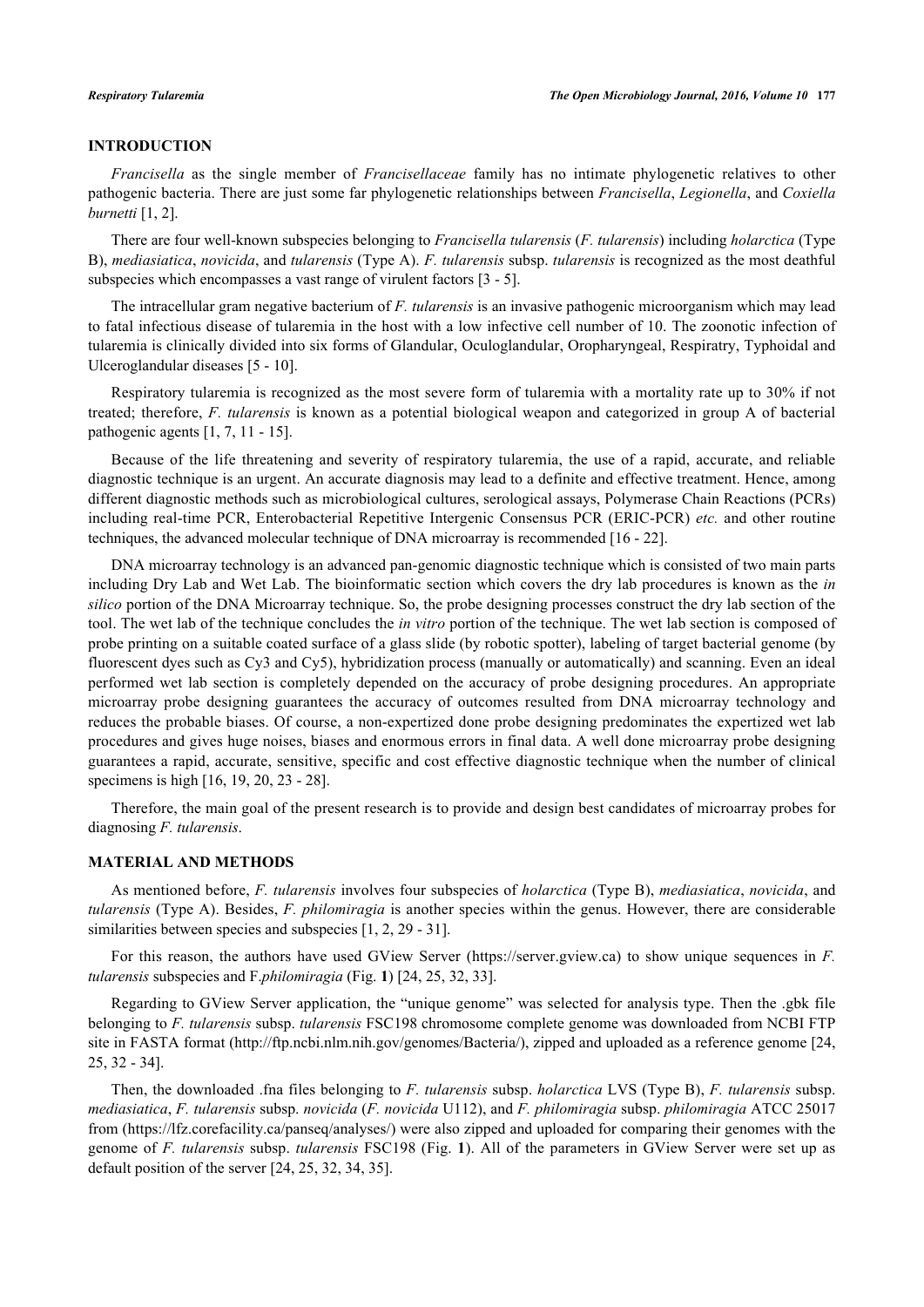For determining and analysing the unique sequences of *F. tularensis* subsp. *tularensis* FSC198 (NC\_008245), the PanSeq Server [\(http://blast.ncbi.nlm.nih.gov/Blast.cgi?PROGRAM=blastn&PAGE\\_TYPE=BlastSearch&LINK\\_LOC](http://blast.ncbi.nlm.nih.gov/%20Blast.cgi?PROGRAM=blastn&PAGE_%20TYPE=BlastSearch&LINK_LOC=blasthome) [=blasthome](http://blast.ncbi.nlm.nih.gov/%20Blast.cgi?PROGRAM=blastn&PAGE_%20TYPE=BlastSearch&LINK_LOC=blasthome)) was used. To perform the analysis throughout the novel region detector, *F. tularensis* subsp. *tularensis* FSC198 (NC\_008245) presumed as the selected query and the other aforementioned species and subspecies were determined as selected references. Because of high genomic similarities among *F. tularensis* subspecies, the *F. tularensis* subsp. *tularensis* FSC198 complete genome was compared only with *F. philomiragia* subsp. *philomiragia* ATCC 25017 chromosome complete genome. The related parameters in PanSeq Server were set up according to default choices [[1,](#page-4-0) [2,](#page-4-1) [24,](#page-5-12) [25,](#page-5-13) [29](#page-5-10) - [31,](#page-5-11) [33\]](#page-6-1).

The unique sequences of *F. tularensis* subsp. *tularensis* FSC198 were finally detected and blasted by the BLAST toolwhich is accessible *via* NCBI (http://blast.ncbi.nlm.nih.gov/Blast.cgi? PROGRAM=blastn & PAGE TYPE= [BlastSearch& LINK\\_LOC=blasthome](http://blast.ncbi.nlm.nih.gov/Blast.cgi?PROGRAM=blastn&PAGE_TYPE=BlastSearch&LINK_LOC=blasthome))[[16,](#page-5-4) [19,](#page-5-6) [24,](#page-5-12) [25,](#page-5-13) [33,](#page-6-1) [34,](#page-6-2) [36,](#page-6-4) [37\]](#page-6-5).

The super unique regions identified by BLAST tool were then processed for microarray probe designing. Therefore, the AlleleID 7.7 software was used for designing long oligo microarray probes. The length of probes were selected between 55 and 64 nucleotides. Other parameters regarding AlleleID software were selected in accordance with default forms [[16,](#page-5-4) [24,](#page-5-12) [25,](#page-5-13) [33,](#page-6-1) [34\]](#page-6-2).

The designed probes were then evaluated *via* NCBI BLAST tool. The confirmed microarray probes were finally tested by oligoanalyzer 3.1 [\(https://eu.idtdna.com/calc/analyzer](https://eu.idtdna.com/calc/analyzer)) (an online tool) for appropriate structure and suitable physico-chemical characteristics. The related properties were identified *via* hairpin button. Other parameters were presumed as default position. Finally, the proper microarray probes were designed and produced to prepare a diagnostic DNA microarray chip [\[16](#page-5-4), [19](#page-5-6), [24](#page-5-12), [33](#page-6-1), [34](#page-6-2), [36](#page-6-4)].

#### **RESULTS**

<span id="page-2-0"></span>The genomic maps relating to each species and subspecies are shown in Fig. (**[1](#page-2-0)**). The figure indicates the comparative pangenomic result obtained from pangenome analysis achieved by GView Server. Each color is pertaining to an individual strain. The colored regions involved similar sequences relating to genomes while the white regions are unique sectors among bacterial cases.



**Fig. (1).** A comparison between *F. tularensis* subsp. *tularensis* FSC198 (NC\_008245), *F. tularensis* subsp. *holarctica* (NC\_007880), *F. tularensis* subsp. *mediasiatica* (NC\_010677), *F. tularensis* subsp. *novicida* (*F. novicida* U112) (NC\_008601), and *F. philomiragia* (NC\_010336) for showing unique sequences within their genomes.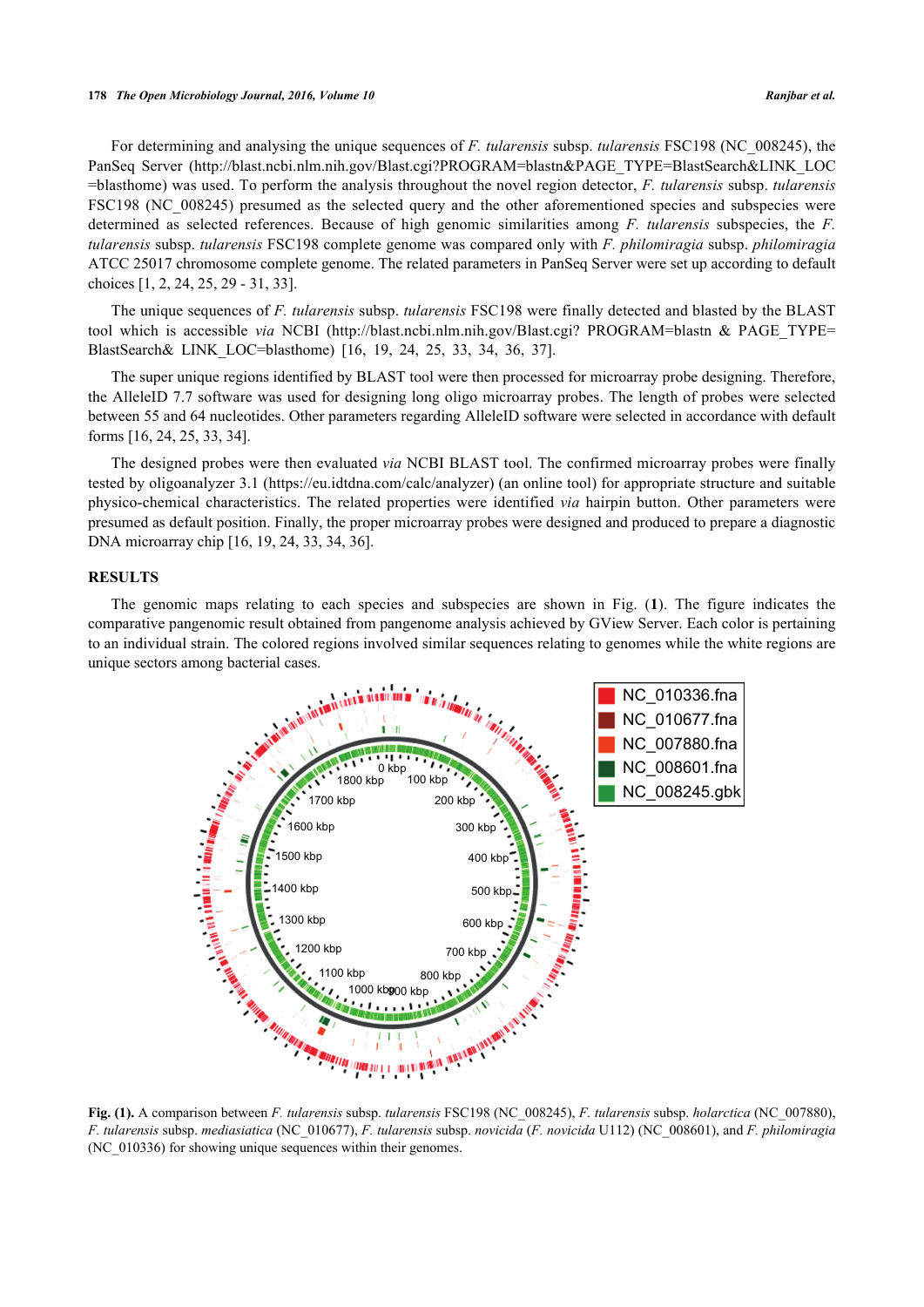In addition to Gview server, the pan-genomic analyses achieved by PanSeq server. The results revealed unique genomic sectors within the aforementioned species and subspecies genomes including *F. tularensis* subsp. *tularensis* FSC198 (NC\_008245), *F. tularensis* subsp. *holarctica* (NC\_007880), *F. tularensis* subsp. *mediasiatica* (NC\_010677), *F. tularensis* subsp. *novicida* (*F. novicida* U112) (NC\_008601), and *F. philomiragia* (NC\_010336). These analyses were vital for recognizing the unique regions for each strain.

The utilization of important pangenomic servers like Geview and PanSeq, BLAST tool (NCBI), probe designing soft ware of AlleleID 7.7 was necessary for obtaining 15 probes as the best candidate long oligo DNA microarray probes for detection and identification of *F. tularensis*. The processed and best candidate long oligo DNA microarray probes with high sensitivity and specificity are indicated in Table **[1](#page-3-0)**. These suggested probes were appropriate for recognition of *F. tularensis* [[24\]](#page-5-12).

| Microorganism | <b>Long oligo Microarray Probe</b>                              |    | Length Location and gene product                             |  |
|---------------|-----------------------------------------------------------------|----|--------------------------------------------------------------|--|
| F. tularensis | ATATTCTACTAAAGTCCTACTTCCATCAGCAGGGCACAATTCTTGACCATCAGGTAA       | 57 | 115132-115188<br><b>Hypothetical protein</b>                 |  |
|               | ACGTTACCTGACAATATAGACAGTGACAAAATAGAAGCTAAATACAGTAATGGTGTACTAAGC | 63 | 118942-119004 molecular<br>chaperone Hsp20                   |  |
|               | TGTGCTTACAAGGGAAAGGCTATGCTTTATTACCAAAGTCAGACATTATAGACGAAA       | 57 | 1861738-1861794<br><b>Hypothetical protein</b>               |  |
|               | AGAGACATCGTAATTAATAAACATGAAGAAGGTATGACGGAGTTCGAGCTGAGTAAGTTT    |    | 3776-3835<br><b>Transposase family protein</b>               |  |
|               | AGGGACTTCGATTATATAGTTACCATTGATGTAATATACTGTACCTCCAGCAACAACTGC    | 60 | 10755-10814<br>Membrane protein                              |  |
|               | CGTCGAAATTACATCAATAGTCGCATTTATCTTAACAGTTCTTATATATCGTGAGCATTGGCT |    | 16750-16812<br>Nicotinamide<br>mononucleotide<br>transporter |  |
|               | AGAGTCAGGAGAGATTGAGCCAATATCTTTGCCACTTATACTAATTGTGTAGTTAATAGC    |    | 20655-20714<br><b>Chitinase</b>                              |  |
|               | TAGATAATGTGCTTTGGTCAGGTCGGGTTGCTGATAAATCAAATAACGAGGTAAACA       | 57 | 18798-18854<br>SAM-dependent<br>methyltransferase            |  |
|               | AAGTTAGATGCTTTAGTATTTACAGGAGGTATTGGTGAGAATGCTGCTAATATCCGT       | 57 | 96305-96361<br><b>Acetate kinase</b>                         |  |
|               | TACTACTTGGCTGGATCGGTGTTCGCTTGATGAATAAATCAGATGATGGTAATACTCT      | 57 | 1859056-1859113<br>Sodium: proton antiporter                 |  |
|               | AACATCAGTATCTAATCCACTACCTCGAATCTTACACAAAGCAACATCTATCCCATCT      | 58 | 29176-29233<br>Anhydro-N-acetylmuramic<br>acid kinase        |  |
|               | AGAACCTCTTAGTCGTATTTACTATTACTTAGCCGTGCCAATTACCAGCAAATCAGTTAAAGA |    | 38292-38354<br><b>Hypothetical protein</b>                   |  |
|               | ACAACCATCACCATCCTTATCCGATGTAACTACAAGTTCATGTCCTAGTTCTTCTAA       | 57 | 1873414-1873470<br>Formate dehydrogenase                     |  |
|               | TTTCATAATAACACCATTTATCGCAGCACCAACAACAAACCCAGCAATAAGTATCGC       | 57 | 51911-51967<br>Membrane protein                              |  |
|               | TAACACTAGAACCATGCTGTCACTGTGGAAGAACTCCTCCCTGTACTGATACCATAAT      | 58 | 33959-34016<br><b>Pyrimidine reductase</b>                   |  |

<span id="page-3-0"></span>

|  |  | Table 1. 15 Best candidate microarray probes for detection and identification of F. tularensis. |  |  |  |  |  |  |  |
|--|--|-------------------------------------------------------------------------------------------------|--|--|--|--|--|--|--|
|--|--|-------------------------------------------------------------------------------------------------|--|--|--|--|--|--|--|

#### **DISCUSSION**

Tularemia is recognized as a reemerging infectious disease with a high number of outbreaks in different countries. Besides, there are many similarities between respiratory tularemia and other respiratory infectious diseases such as mycobacterial tuberculosis, mycotic and different bacterial pneumonia, lung abscess, lung lymphoma, lung carcinoma, influenza and acute respiratory distress syndrome (ARDS). The general clinical demonstrations relating to pulmonary tularemia are variable from bronchitis, bronchopneumonia and pharyngitis to hilar lymphadenitis and pleuropneumonitis[[6,](#page-5-14) [13,](#page-5-15) [15,](#page-5-3) [38,](#page-6-6) [39\]](#page-6-7).

Because of the severity of respiratory tularemia and its fast progression within the host tissues, a rapid, accurate, sensitive, specific, reliable and cost effective diagnostic technique like microarray technology is needed for an appropriate diagnosis and a definite antibiotic therapy [\[8](#page-5-16), [16](#page-5-4) - [20](#page-5-7), [23](#page-5-8), [40](#page-6-8) - [44\]](#page-6-9).

There are different traditional microbiological diagnostic methods including direct microscopic observations of clinical specimens, histological studies, medium culture, serological assays, enzyme linked immuno sorbent assay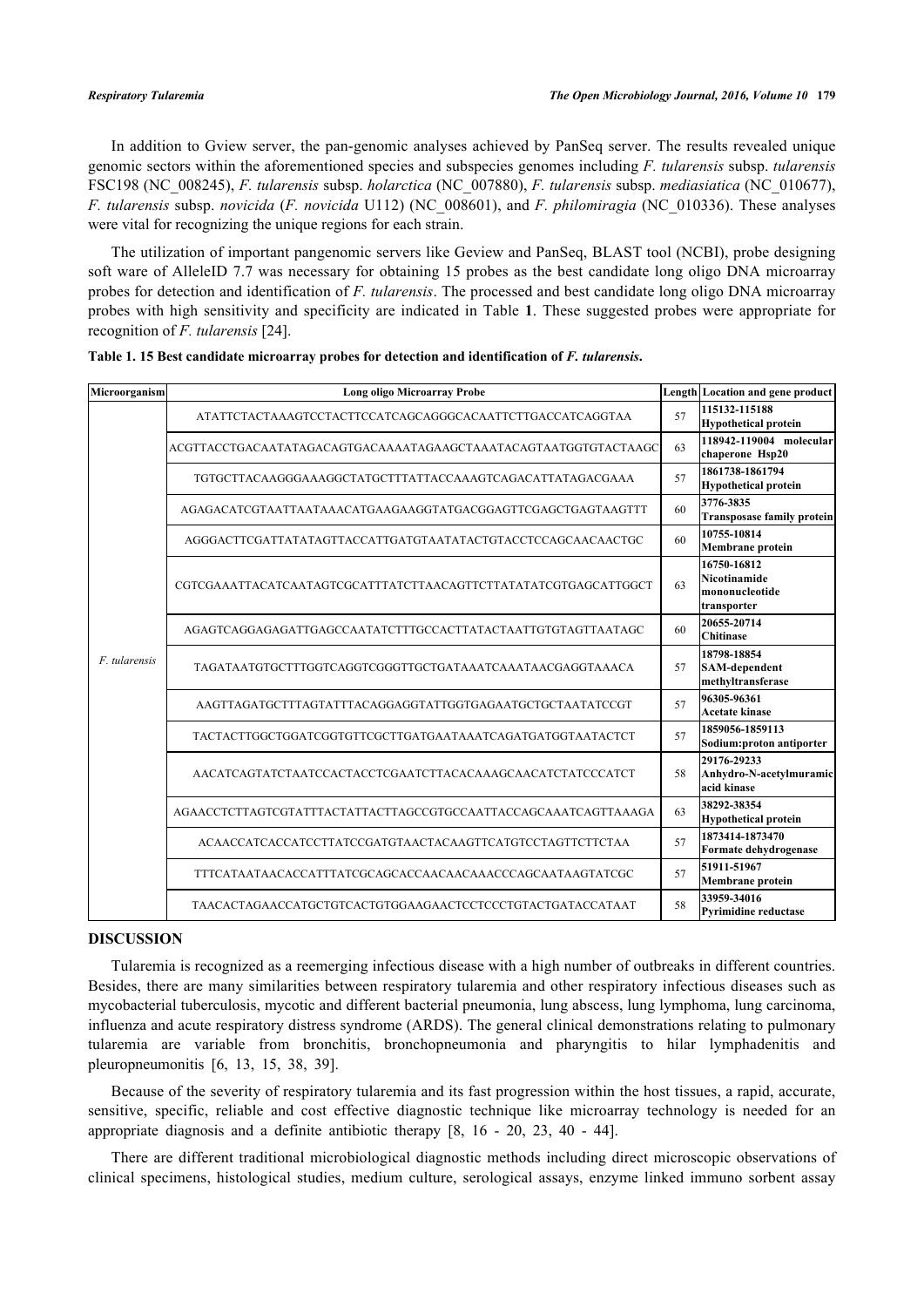#### **180** *The Open Microbiology Journal, 2016, Volume 10 Ranjbar et al.*

(ELISA), and imaging. But these techniques are time consuming with low specificity and sensitivity [[6,](#page-5-14) [7,](#page-5-1) [45\]](#page-6-10).

PCRs such as nested PCR, ERIC PCR, real-time PCR are suitable diagnostic assays with high accuracy, sensitivity and specificity when the number of samples is low. They also are cost effective; but, they are not accurate, sensitive, specific and cost effective in the cases with huge number of specimens [[16,](#page-5-4) [17,](#page-5-17) [21,](#page-5-18) [24,](#page-5-12) [25,](#page-5-13) [36,](#page-6-4) [41,](#page-6-11) [43,](#page-6-12) [46\]](#page-6-13).

Indeed, the microarray technology is used for detection and identification of several microbial DNA sequence targets which are mixed within a clinical specimen [[22,](#page-5-5) [47\]](#page-6-14).

The microbial genomics has increased the optimization of diagnostic methods during last decade. The progression of free web databases and next generation sequencing (NGS) technologies such as DNA microarray provide us with a rapid, and reliable diagnostic tool for accurate detection and identification of pathogenic agents in microbiological samples to have definite therapeutic methods [[16,](#page-5-4) [19,](#page-5-6) [20,](#page-5-7) [41\]](#page-6-11).

Despite the importance of each procedure of DNA microarray technique, the probe designing performance is a critical and considerable procedure which makes DNA microarray technology a rapid, reiable, accurate, sensitive, specific and flexible diagnostic method. The sequence, calibration and the length of microarray probes directly affect the quality of analytical outcomes [\[16](#page-5-4), [23](#page-5-8) - [25](#page-5-13), [33](#page-6-1), [42](#page-6-15), [48](#page-6-16)].

DNA microarray technology is an advanced diagnostic tool which enables us to detect and identify the target DNA sequences among hundreds of thousand sequences, genes, and microorganisms. As, the human respiratory tract possesses a complicated microbiome and the pathogenic agents of this tract include bacteria, fungi, parasites and viruses, so DNA microarray technology is a proper and preferred diagnostic tool [[16,](#page-5-4) [20,](#page-5-7) [43,](#page-6-12) [49,](#page-6-17) [50\]](#page-6-18).

According to the text above, rapidity and accuracy are two important factors in association with recognition of respiratory tularemia; Because, a rapid and accurate diagnosis may lead to a fast and definite treatment which resulting in improvement and reducing the mortality rate among patients with pulmonary tularemia. Moreover, the possibility of microarray probe designing provides us to have a vast range of probes. This ability makes DNA microarray a flexible, easy, simple, cost effective and useful technique. Moreover, the DNA microarray technique is able to recognize multidrug resistant microbial strains [\[24](#page-5-12), [26](#page-5-19), [33](#page-6-1)].

### **CONCLUSION**

Microarray probe designing enables us to choose the best candidates among several choices and to design a microarray chip with local genomic microbial species and strains with high efficacy. An expert of microarray probe designing, reduces the cost of chip upgrading process.

## **CONFLICT OF INTEREST**

The authors confirm that this article content has no conflict of interest.

### **ACKNOWLEDGEMENTS**

This research was supported by a grant provided by Deputy of Research and Technology, Ministry of Health and Medical education, Tehran, Iran.

### **REFERENCES**

<span id="page-4-0"></span>[1] Larsson P, Oyston PC, Chain P, *et al.* The complete genome sequence of *Francisella tularensis*, the causative agent of tularemia. Nat Genet 2005; 37(2): 153-9.

[\[http://dx.doi.org/10.1038/ng1499\]](http://dx.doi.org/10.1038/ng1499) [PMID: [15640799](http://www.ncbi.nlm.nih.gov/pubmed/15640799)]

- <span id="page-4-1"></span>[2] Forsman M, Sandström G, Sjöstedt A. Analysis of 16S ribosomal DNA sequences of Francisella strains and utilization for determination of the phylogeny of the genus and for identification of strains by PCR. Int J Syst Bacteriol 1994; 44(1): 38-46. [\[http://dx.doi.org/10.1099/00207713-44-1-38\]](http://dx.doi.org/10.1099/00207713-44-1-38) [PMID: [8123561](http://www.ncbi.nlm.nih.gov/pubmed/8123561)]
- <span id="page-4-2"></span>[3] Ariza-Miguel J, Johansson A, Fernández-Natal MI, *et al.* Molecular investigation of tularemia outbreaks, Spain, 19972008. Emerg Infect Dis 2014; 20(5): 754-61.
	- [\[http://dx.doi.org/10.3201/eid2005.130654\]](http://dx.doi.org/10.3201/eid2005.130654) [PMID: [24750848](http://www.ncbi.nlm.nih.gov/pubmed/24750848)]
- [4] Rossow H, Forbes KM, Tarkka E, *et al.* Experimental infection of voles with *francisella tularensis* indicates their amplification role in tularemia outbreaks. PLoS One 2014; 9(10): e108864. [\[http://dx.doi.org/10.1371/journal.pone.0108864](http://dx.doi.org/10.1371/journal.pone.0108864)]
- <span id="page-4-3"></span>[5] Behzadi P, Ranjbar R. Enzymatic pathways of intracellular survival, replication and phagosomal escape of francisella spp.: A review. MEDT 2015; 1: 1-5.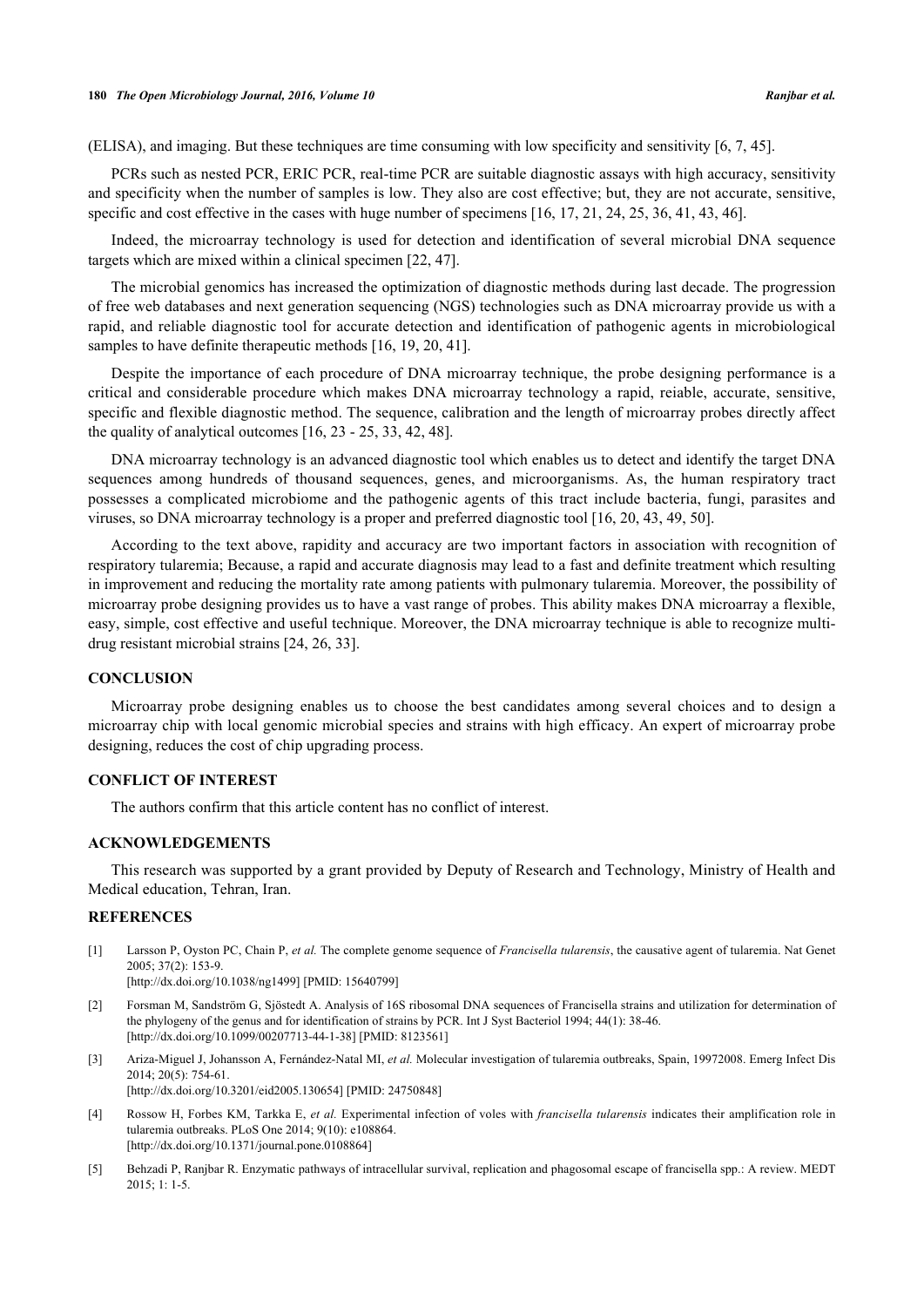- <span id="page-5-14"></span>[6] Cleveland KO. Taluremia Medscape: emedicine. 2016. Available from: <http://emedicine.medscape.com/article/230923-overview#showall>
- <span id="page-5-1"></span>[7] Petersen JM, Schriefer ME. Tularemia: emergence/re-emergence. Vet Res 2005; 36(3): 455-67. [\[http://dx.doi.org/10.1051/vetres:2005006](http://dx.doi.org/10.1051/vetres:2005006)] [PMID: [15845234\]](http://www.ncbi.nlm.nih.gov/pubmed/15845234)
- <span id="page-5-16"></span>[8] Tärnvik A, Chu MC. New approaches to diagnosis and therapy of tularemia. Ann N Y Acad Sci 2007; 1105: 378-404. [\[http://dx.doi.org/10.1196/annals.1409.017](http://dx.doi.org/10.1196/annals.1409.017)] [PMID: [17468229\]](http://www.ncbi.nlm.nih.gov/pubmed/17468229)
- [9] Çelebi G, Baruönü F, Ayoğlu F, *et al.* Tularemia, a reemerging disease in northwest Turkey: epidemiological investigation and evaluation of treatment responses. Jpn J Infect Dis 2006; 59(4): 229-34. [PMID: [16936340\]](http://www.ncbi.nlm.nih.gov/pubmed/16936340)
- <span id="page-5-0"></span>[10] Akalin H, Helvaci S, Gedikoğlu S. Re-emergence of tularemia in Turkey. Int J Infect Dis 2009; 13(5): 547-51. [\[http://dx.doi.org/10.1016/j.ijid.2008.09.020\]](http://dx.doi.org/10.1016/j.ijid.2008.09.020) [PMID: [19119037](http://www.ncbi.nlm.nih.gov/pubmed/19119037)]
- <span id="page-5-2"></span>[11] Feldman KA, Enscore RE, Lathrop SL, *et al.* An outbreak of primary pneumonic tularemia on Marthas Vineyard. N Engl J Med 2001; 345(22): 1601-6. [\[http://dx.doi.org/10.1056/NEJMoa011374](http://dx.doi.org/10.1056/NEJMoa011374)] [PMID: [11757506\]](http://www.ncbi.nlm.nih.gov/pubmed/11757506)
- [12] Syrjälä H, Kujala P, Myllylä V, Salminen A. Airborne transmission of tularemia in farmers. Scand J Infect Dis 1985; 17(4): 371-5. [PMID: [4089543\]](http://www.ncbi.nlm.nih.gov/pubmed/4089543)
- <span id="page-5-15"></span>[13] Zargar A, Maurin M, Mostafavi E. Tularemia, a re-emerging infectious disease in Iran and neighboring countrie. Epidemiol Health 2015; 37: e2015011. [\[http://dx.doi.org/10.4178/epih/e2015011](http://dx.doi.org/10.4178/epih/e2015011)] [PMID: [25773439\]](http://www.ncbi.nlm.nih.gov/pubmed/25773439)
- [14] Sjöstedt A. Tularemia: history, epidemiology, pathogen physiology, and clinical manifestations. Ann N Y Acad Sci 2007; 1105: 1-29. [\[http://dx.doi.org/10.1196/annals.1409.009](http://dx.doi.org/10.1196/annals.1409.009)] [PMID: [17395726\]](http://www.ncbi.nlm.nih.gov/pubmed/17395726)
- <span id="page-5-3"></span>[15] Dennis DT, Inglesby TV, Henderson DA, *et al.* Tularemia as a biological weapon: medical and public health management. JAMA 2001; 285(21): 2763-73. [\[http://dx.doi.org/10.1001/jama.285.21.2763](http://dx.doi.org/10.1001/jama.285.21.2763)] [PMID: [11386933\]](http://www.ncbi.nlm.nih.gov/pubmed/11386933)
- <span id="page-5-4"></span>[16] Najafi A, Ram M, Ranjbar R. Microarray: Principles & applications. 1<sup>st</sup> ed. Tehran: Persian Science & Research Publisher 2012.
- <span id="page-5-17"></span>[17] Behzadi P, Ranjbar R, Alavian SM. Nucleic Acid-based approaches for detection of viral hepatitis. Jundishapur J Microbiol 2014; 8(1): e17449. [\[http://dx.doi.org/10.5812/jjm.17449](http://dx.doi.org/10.5812/jjm.17449)] [PMID: [25789132](http://www.ncbi.nlm.nih.gov/pubmed/25789132)]
- [18] Behzadi P, Behzadi E, Ranjbar R. The application of Microarray in Medicine. ORL'ro 2014; 24: 24-6.
- <span id="page-5-6"></span>[19] Behzadi P, Behzadi E, Ranjbar R. Microarray data analysis. Alban Med J 2014; 4: 84-90.
- <span id="page-5-7"></span>[20] Behzadi P, Behzadi E, Ranjbar R. Microarray and respiratory tract infections. ORL'ro 2015; 29: 34-6.
- <span id="page-5-18"></span>[21] Ranjbar R, Tabatabaee A, Behzadi P. Enterobacterial repetitive intergenic consensus polymerase chain reaction (ERIC-PCR) genotyping of escherichia coli strains isolated from different animal stool specimens. Iran J Pathol [In press].
- <span id="page-5-5"></span>[22] Miller MB, Tang YW. Basic concepts of microarrays and potential applications in clinical microbiology. Clin Microbiol Rev 2009; 22(4): 611-33. [\[http://dx.doi.org/10.1128/CMR.00019-09](http://dx.doi.org/10.1128/CMR.00019-09)] [PMID: [19822891\]](http://www.ncbi.nlm.nih.gov/pubmed/19822891)
- <span id="page-5-8"></span>[23] Behzadi P, Behzadi E, Ranjbar R. Microarray probe set: Biology, bioinformatics and biophysics. Alban Med J 2015; 2: 78-83.
- <span id="page-5-12"></span>[24] Behzadi P, Najafi A, Behzadi E, Ranjbar R. Microarray long oligo probe designing for *Escherichia coli*: an in-silico DNA marker extraction. Cent European J Urol 2016; 69(1): 105-11. [PMID: [27123336\]](http://www.ncbi.nlm.nih.gov/pubmed/27123336)
- <span id="page-5-13"></span>[25] Behzadi P, Ranjbar R. Microarray long oligo probe designing for Bacteria: An *in silico* pan-genomic research. Alban Med J 2016; 2: 5-11.
- <span id="page-5-19"></span>[26] Behzadi P, Behzadi E, Ranjbar R. IL-12 family cytokines: General characteristics, pathogenic microorganisms, receptors, and signalling pathways. Acta Microbiol Immunol Hung 2016; 63(1): 1-25. [\[http://dx.doi.org/10.1556/030.63.2016.1.1\]](http://dx.doi.org/10.1556/030.63.2016.1.1) [PMID: [27020866](http://www.ncbi.nlm.nih.gov/pubmed/27020866)]
- [27] Jonczyk R, Kurth T, Lavrentieva A, Walter JG, Scheper T, Stahl F. Living cell microarrays: an overview of concepts. Microarrays (Basel) 2016; 5(2): E11. [\[http://dx.doi.org/10.3390/microarrays5020011](http://dx.doi.org/10.3390/microarrays5020011)] [PMID: [27600077\]](http://www.ncbi.nlm.nih.gov/pubmed/27600077)
- <span id="page-5-9"></span>[28] Patel A, Cheung SW. Application of DNA microarray to clinical diagnostics. Methods Mol Biol 2016; 1368: 111-32. [\[http://dx.doi.org/10.1007/978-1-4939-3136-1\\_9](http://dx.doi.org/10.1007/978-1-4939-3136-1_9)] [PMID: [26614072](http://www.ncbi.nlm.nih.gov/pubmed/26614072)]
- <span id="page-5-10"></span>[29] Kingry LC, Petersen JM. Comparative review of *Francisella tularensis* and *Francisella novicida.* Front Cell Infect Microbiol 2014; 4: 35. [\[http://dx.doi.org/10.3389/fcimb.2014.00035](http://dx.doi.org/10.3389/fcimb.2014.00035)] [PMID: [24660164](http://www.ncbi.nlm.nih.gov/pubmed/24660164)]
- [30] Grunow R, Splettstoesser W, McDonald S, *et al.* Detection of *Francisella tularensis* in biological specimens using a capture enzyme-linked immunosorbent assay, an immunochromatographic handheld assay, and a PCR. Clin Diagn Lab Immunol 2000; 7(1): 86-90. [PMID: [10618283\]](http://www.ncbi.nlm.nih.gov/pubmed/10618283)
- <span id="page-5-11"></span>[31] Broekhuijsen M, Larsson P, Johansson A, *et al.* Genome-wide DNA microarray analysis of *Francisella tularensis* strains demonstrates